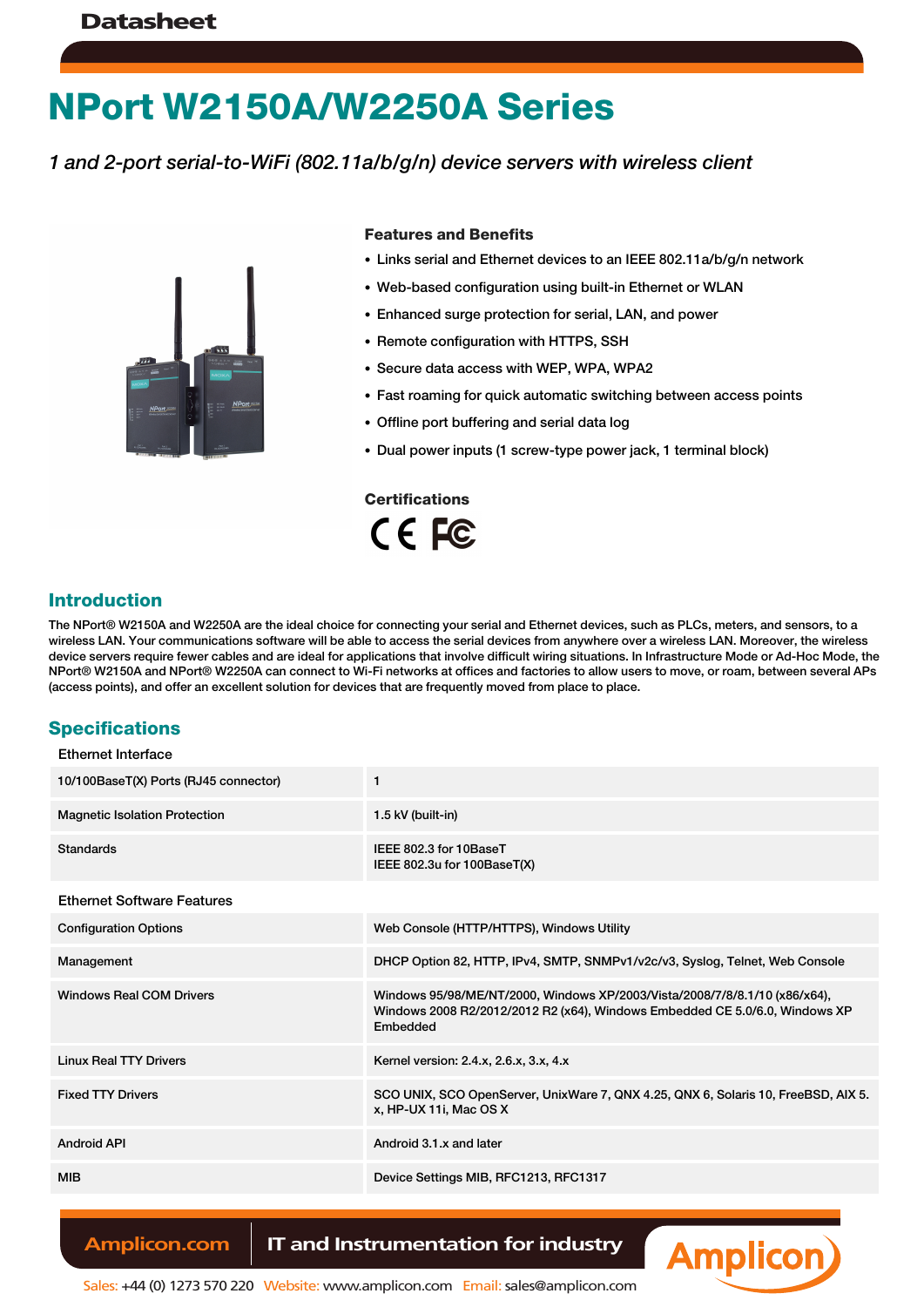### **Datasheet**

| Security                                   | HTTPS/SSL, Local Account Accessibility, TACACS+, SSH                                                                            |  |  |
|--------------------------------------------|---------------------------------------------------------------------------------------------------------------------------------|--|--|
| <b>Time Management</b>                     | NTP Client, SNTP Client                                                                                                         |  |  |
| <b>WLAN</b> Interface                      |                                                                                                                                 |  |  |
| <b>WLAN Standards</b>                      | 802.11a/b/g/n                                                                                                                   |  |  |
| Receiver Sensitivity for 802.11a           | $-91$ dBm $@6$ Mbps<br>$-74$ dBm $@$ 54 Mbps                                                                                    |  |  |
| Receiver Sensitivity for 802.11b           | $-92$ dBm $@$ 1 Mbps<br>$-84$ dBm $@$ 11 Mbps                                                                                   |  |  |
| Receiver Sensitivity for 802.11g           | $-91$ dBm $@6$ Mbps<br>$-73$ dBm $@$ 54 Mbps                                                                                    |  |  |
| Receiver Sensitivity for 802.11n (2.4 GHz) | -89 dBm @ 6.5 Mbps (20 MHz)<br>-71 dBm @ 72.2 Mbps (20 MHz)                                                                     |  |  |
| Receiver Sensitivity for 802.11n (5 GHz)   | -89 dBm @ 6.5 Mbps (20 MHz)<br>-71 dBm @ 72.2 Mbps (20 MHz)<br>-85 dBm @ 13.5 Mbps (40 MHz)<br>-67 dBm @ 150 Mbps (40 MHz)      |  |  |
| <b>Modulation Type</b>                     | <b>DSSS</b><br><b>OFDM</b>                                                                                                      |  |  |
| <b>Transmission Distance</b>               | Up to 100 meters (in open areas)                                                                                                |  |  |
| <b>Transmission Rate</b>                   | 802.11a/g: 54 Mbps<br>802.11b: 11 Mbps<br>802.11n: 6.5 to 150 Mbps                                                              |  |  |
| Transmitter Power for 802.11b              | 16±1.5 dBm @ 1 Mbps<br>16±1.5 dBm @ 11 Mbps                                                                                     |  |  |
| Transmitter Power for 802.11g              | 16±1.5 dBm @ 6 Mbps<br>14±1.5 dBm @ 54 Mbps                                                                                     |  |  |
| Transmitter Power for 802.11a              | $15±1.5$ dBm @ 6 Mbps<br>$14\pm1.5$ dBm @ 54 Mbps                                                                               |  |  |
| Transmitter Power for 802.11n (2.4 GHz)    | 16 dBm @ 1.5 Mbps (6.5 MHz)<br>12 dBm @ 1.5 Mbps (72.2 MHz)                                                                     |  |  |
| Transmitter Power for 802.11n (5 GHz)      | 15 dBm @ 1.5 Mbps (6.5 MHz)<br>12 dBm @ 1.5 Mbps (150 MHz)                                                                      |  |  |
| <b>Wireless Security</b>                   | WEP encryption (64-bit and 128-bit)<br>WPA/WPA2-Enterprise (IEEE 802.1X/RADIUS, TKIP, AES)<br>WPA/WPA2-Personal                 |  |  |
| <b>WLAN Modes</b>                          | Ad-hoc Mode, Infrastructure mode                                                                                                |  |  |
| Serial Interface                           |                                                                                                                                 |  |  |
| Connector                                  | DB9 male                                                                                                                        |  |  |
| No. of Ports                               | NPort W2150A/W2150A-T: 1<br>NPort W2250A/W2250A-T: 2                                                                            |  |  |
| <b>Serial Standards</b>                    | RS-232, RS-422, RS-485                                                                                                          |  |  |
| <b>Operation Modes</b>                     | Real COM mode, TCP Server mode, TCP Client mode, UDP mode, RFC2217 mode, Pair<br>Connection mode, Ethernet Modem mode, Disabled |  |  |
| <b>Baudrate</b>                            | 50 bps to 921.6 kbps                                                                                                            |  |  |
| Data Bits                                  | 5, 6, 7, 8                                                                                                                      |  |  |
|                                            |                                                                                                                                 |  |  |

Amplicon.com | IT and Instrumentation for industry

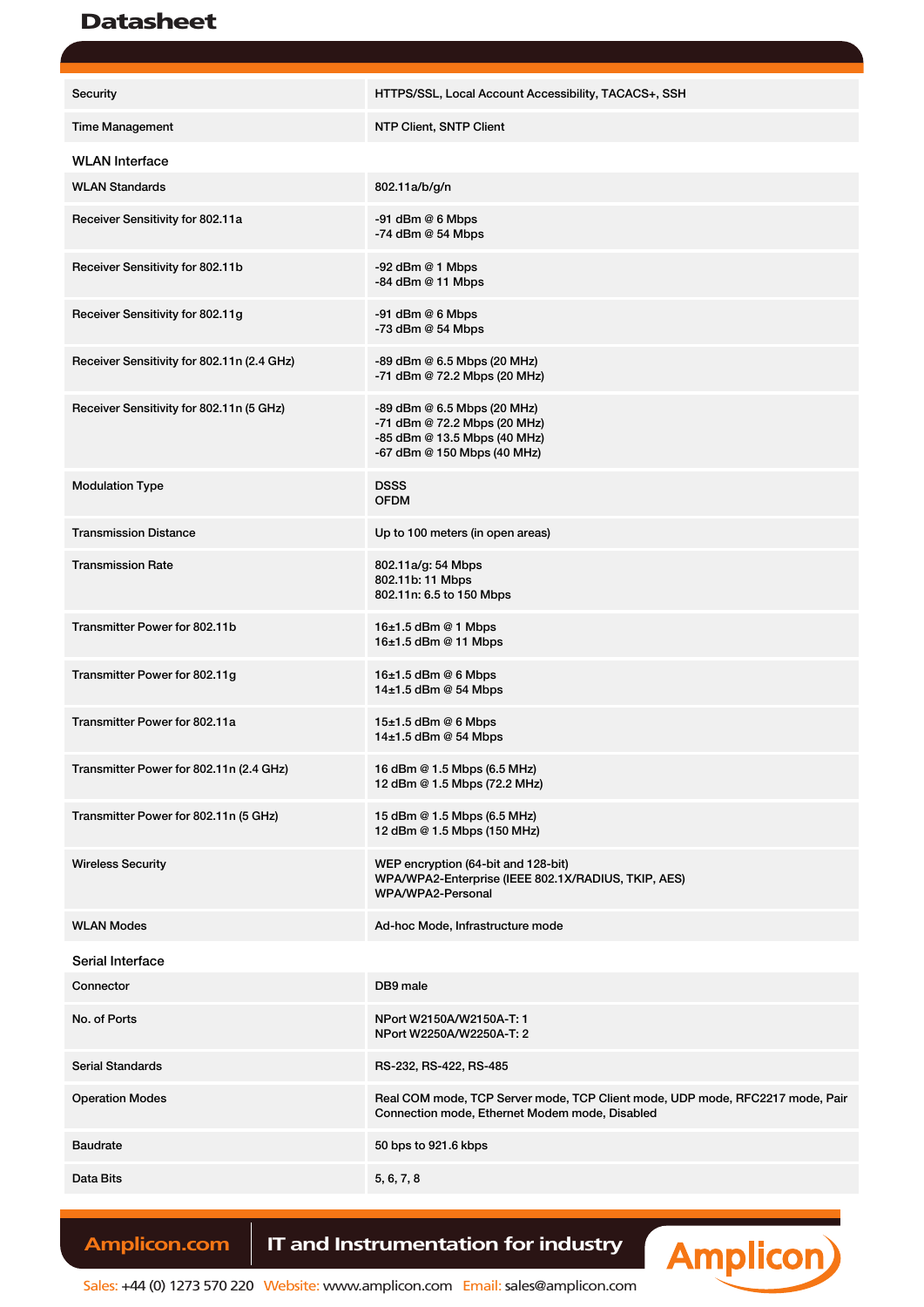## Datasheet

| <b>Stop Bits</b>                        | 1, 1.5, 2                                                                                                                                                                                                                                                                                           |
|-----------------------------------------|-----------------------------------------------------------------------------------------------------------------------------------------------------------------------------------------------------------------------------------------------------------------------------------------------------|
| Parity                                  | None, Even, Odd, Space, Mark                                                                                                                                                                                                                                                                        |
| <b>Flow Control</b>                     | None, RTS/CTS, XON/XOFF                                                                                                                                                                                                                                                                             |
| <b>RS-485 Data Direction Control</b>    | ADDC <sup>®</sup> (automatic data direction control)                                                                                                                                                                                                                                                |
| Pull High/Low Resistor for RS-485       | 1 kilo-ohm, 150 kilo-ohms                                                                                                                                                                                                                                                                           |
| Terminator for RS-485                   | 120 ohms                                                                                                                                                                                                                                                                                            |
| Surge                                   | 1 kV                                                                                                                                                                                                                                                                                                |
| <b>Physical Characteristics</b>         |                                                                                                                                                                                                                                                                                                     |
| Housing                                 | Metal                                                                                                                                                                                                                                                                                               |
| Installation                            | Desktop, DIN-rail mounting (with optional kit), Wall mounting                                                                                                                                                                                                                                       |
| Dimensions (with ears, without antenna) | 77 x 111 x 26 mm (3.03 x 4.37 x 1.02 in)                                                                                                                                                                                                                                                            |
| Dimensions (without ears or antenna)    | 100 x 111 x 26 mm (3.94 x 4.37 x 1.02 in)                                                                                                                                                                                                                                                           |
| Weight                                  | NPort W2150A/W2150A-T: 547 g (1.21 lb)<br>NPort W2250A/W2250A-T: 557 g (1.23 lb)                                                                                                                                                                                                                    |
| Antenna Length                          | 109.79 mm (4.32 in)                                                                                                                                                                                                                                                                                 |
| <b>Environmental Limits</b>             |                                                                                                                                                                                                                                                                                                     |
| <b>Operating Temperature</b>            | Standard Models: 0 to 55°C (32 to 131°F)<br>Wide Temp. Models: -40 to 75°C (-40 to 167°F)                                                                                                                                                                                                           |
| Storage Temperature (package included)  | -40 to 75°C (-40 to 167°F)                                                                                                                                                                                                                                                                          |
| <b>Ambient Relative Humidity</b>        | 5 to 95% (non-condensing)                                                                                                                                                                                                                                                                           |
| <b>Power Parameters</b>                 |                                                                                                                                                                                                                                                                                                     |
| <b>Input Current</b>                    | NPort W2150A/W2150A-T: 179 mA @ 12 VDC<br>NPort W2250A/W2250A-T: 200 mA @ 12 VDC                                                                                                                                                                                                                    |
| <b>Input Voltage</b>                    | 12 to 48 VDC                                                                                                                                                                                                                                                                                        |
| <b>Standards and Certifications</b>     |                                                                                                                                                                                                                                                                                                     |
| <b>EMC</b>                              | EN 55032/24                                                                                                                                                                                                                                                                                         |
| EMI                                     | CISPR 32, FCC Part 15B Class A                                                                                                                                                                                                                                                                      |
| <b>EMS</b>                              | IEC 61000-4-2 ESD: Contact: 4 kV; Air: 8 kV<br>IEC 61000-4-3 RS: 80 MHz to 1 GHz: 3 V/m<br>IEC 61000-4-4 EFT: Power: 2 kV; Signal: 2 kV<br>IEC 61000-4-5 Surge: Power: 2 kV; Signal: 1 kV<br>IEC 61000-4-6 CS: 150 kHz to 80 MHz: 3 V/m; Signal: 3 V/m<br>IEC 61000-4-8 PFMF<br>IEC 61000-4-11 DIPs |
| Radio Frequency                         | CE (ETSI EN 301 893, ETSI EN 300 328, ETSI EN 301 489-17, ETSI EN 301 489-1), ARIB<br>RCR STD-33, ARIB STD-66                                                                                                                                                                                       |
| Reliability                             |                                                                                                                                                                                                                                                                                                     |
| <b>Alert Tools</b>                      | RTC (real-time clock)                                                                                                                                                                                                                                                                               |
| <b>Automatic Reboot Trigger</b>         | <b>Built-in WDT</b>                                                                                                                                                                                                                                                                                 |
|                                         |                                                                                                                                                                                                                                                                                                     |

Amplicon.com | IT and Instrumentation for industry

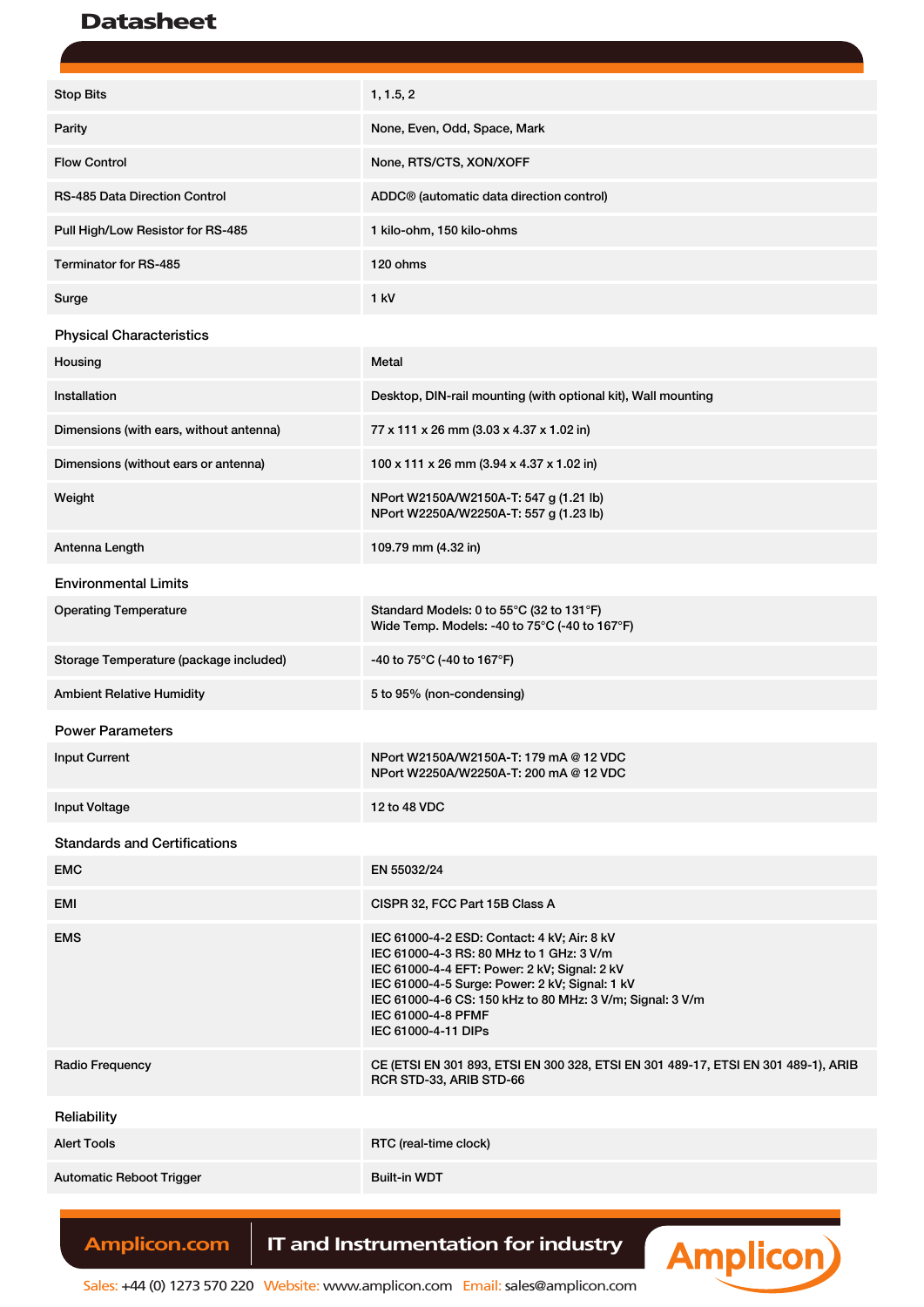### **Datasheet**

| <b>MTBF</b>             |                                                                          |
|-------------------------|--------------------------------------------------------------------------|
| Time                    | NPort W2150A/W2150A-T: 383,187 hrs<br>NPort W2250A/W2250A-T: 363,327 hrs |
| <b>Standards</b>        | Telcordia (Bellcore) Standard TR/SR                                      |
| Warranty                |                                                                          |
| <b>Warranty Period</b>  | 5 years                                                                  |
| <b>Details</b>          | See www.moxa.com/warranty                                                |
| <b>Package Contents</b> |                                                                          |
| <b>Device</b>           | 1 x NPort W2150A/W2250A Series device server                             |
| <b>Power Supply</b>     | 1 x power adapter, suitable for your region (standard temp. models only) |
| Antenna                 | 1 x 2.4/5 GHz antenna                                                    |
| Documentation           | 1 x quick installation guide<br>1 x warranty card                        |

#### **Dimensions**

Unit: mm (inch)



### **Ordering Information**

| <b>Model Name</b>     | No. of serial ports | <b>Serial Standards</b> | <b>Baudrate</b>         | <b>Operating Temp.</b> | <b>Input Current</b> | <b>Input Voltage</b> |
|-----------------------|---------------------|-------------------------|-------------------------|------------------------|----------------------|----------------------|
| NPort W2150A          |                     | RS-232/422/485          | 50 bps to 921.6<br>kbps | 0 to $55^{\circ}$ C    | 179 mA @ 12 VDC      | 12-48 VDC            |
| NPort W2250A          | $\overline{2}$      | RS-232/422/485          | 50 bps to 921.6<br>kbps | 0 to $55^{\circ}$ C    | 200 mA @ 12 VDC      | 12-48 VDC            |
| <b>NPort W2150A-T</b> |                     | RS-232/422/485          | 50 bps to 921.6<br>kbps | -40 to $75^{\circ}$ C  | 179 mA @ 12 VDC      | 12-48 VDC            |
| NPort W2250A-T        | $\overline{2}$      | RS-232/422/485          | 50 bps to 921.6<br>kbps | -40 to $75^{\circ}$ C  | 200 mA @ 12 VDC      | 12-48 VDC            |

### Amplicon.com | IT and Instrumentation for industry



 $109.79(4.32)$